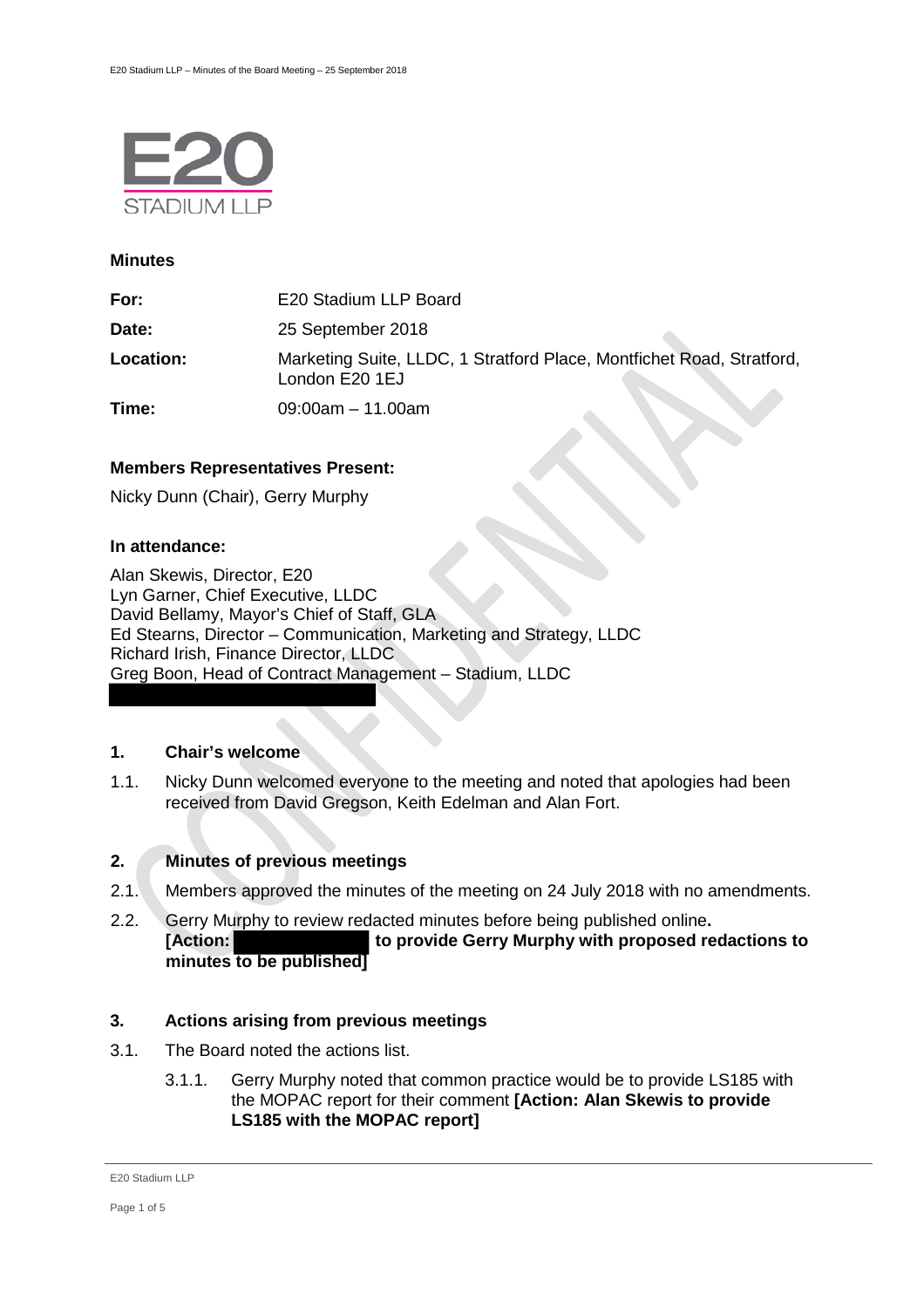

### **4. Finance Update**

- 4.1. Ash Sharma presented the Finance Report to the Board.
- 4.2. The schedule of payments was presented to the Board for approval.
- 4.2.1. The Board questioned why E20 must pay for Hawk-Eye and why this is not incorporated within the fixed fee with the Stadium Operator.
	- 4.2.2. Alan Skewis clarified that E20 pick up this cost because it is a change required by a Governing Body and not in the original contract **[Action: Alan Skewis to seek legal advice on Hawk-Eye]**
- 4.2.3. Gerry Murphy noted that that a call was to be arranged with TFL Legal to discuss bringing an in-house lawyer into the organisation. This will help eliminate duplication, ensure external legal fees are value for money and act as a filter to external lawyers. Gerry also noted that the TFL Legal should be involved in the development of a job specification and the recruitment process. **[Action: Gerry Murphy to arrange call with TFL Legal r.e. in-house lawyer]**
- 4.3. The Board NOTED the appendices.
- 4.3.1. The Board requested in Appendix five, the restructuring costs sit above the capital expenditure on the table. **[Action: Ash Sharma to adjust the restructuring costs to sit above the capital expenditure in appendix five]**
- 4.4. Ash Sharma set out the proposed Loan Agreement between E20, LLDC and SEHL.
- 4.5. **The Board NOTED the Finance report and APPROVED all payments.**
- 4.6. **The Board NOTED and APPROVED the Loan Agreement between LLDC, SEHL and E20, noting the approval from**

# **5. Legal Update**

- 5.1. Alan Skewis presented the Legal Update.
	- 5.1.1. 5.1.2. Gerry Murphy noted Gowlings had provided updated cost forecasts for the
	- Excess Seating Capacity case. [**Action: Gerry Murphy to revert to Gowlings on costs for Excess Seating Capacity case**]
	- 5.1.3.

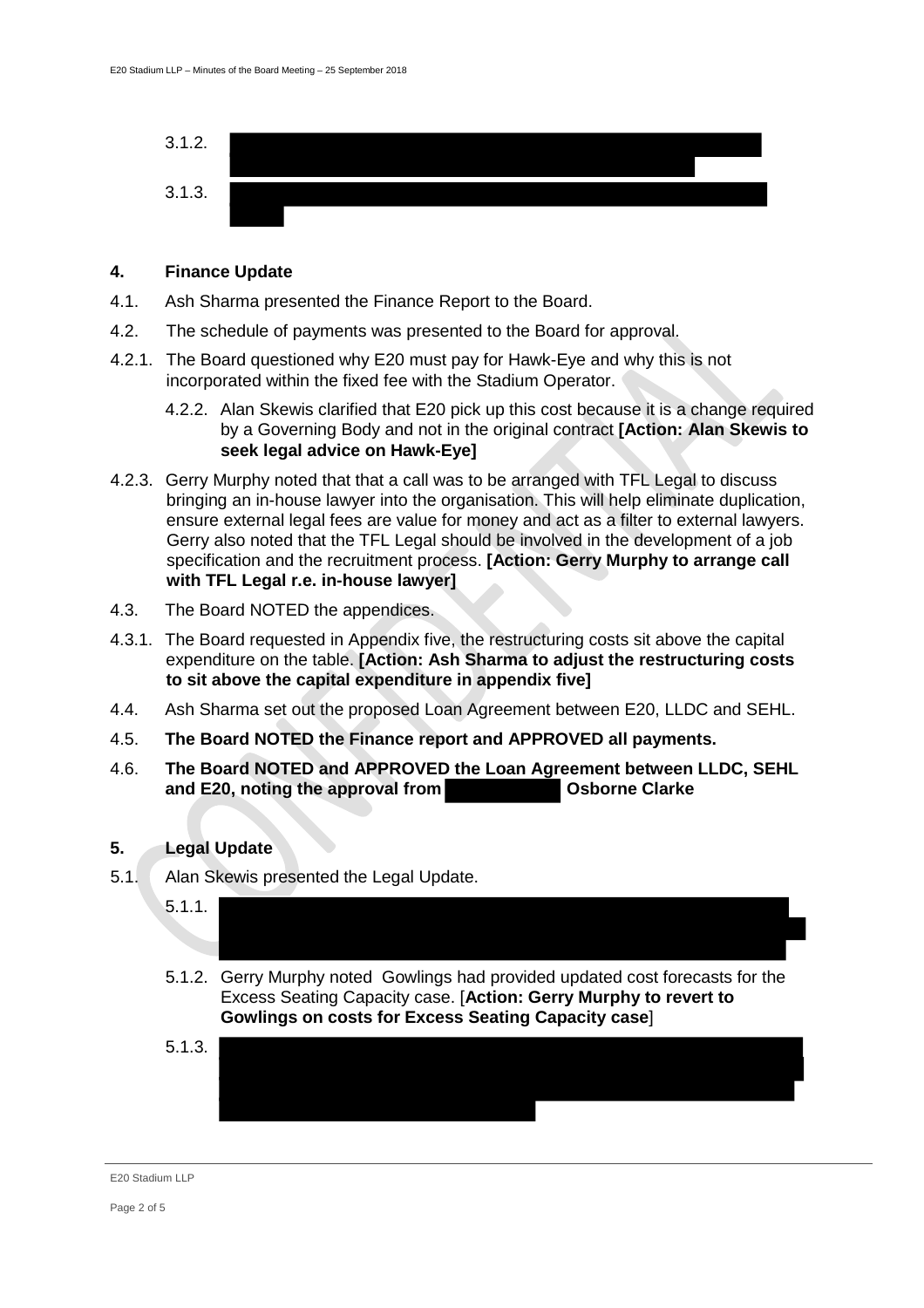5.2. Alan Skewis noted the FA Charge was still active and the hearing date has been set for 17 October. [**Action: Gerry Murphy to consider the balance of costs in relation to the FA charge claim with a view to closing out the claim**]

### **6. Director Update**

- 6.1. Alan Skewis presented the Director Update.
	- 6.1.1. Stewarding numbers remain in line with the last five games of the 2017/18 season.



- 6.1.4. The Board noted the use of the Executive Box and requested a breakdown of how the 150 General Admission (GA) tickets are used per match. **[Action: Danielle Thomas and Ed Stearns to provide a breakdown of GA tickets to the Board]**
- 6.1.5. The Board noted that the agreement with West Ham United (WHU) on the Executive Box was for three years. E20 need to have the ability to use an Executive Box for a Naming Rights partner. Board to review May 2019.
- 6.1.6. The Board noted the issues surrounding the Champions Statue and delegated all decisions in relation to agreeing the position on the Statue with WHU to the LLDC Chief Executive.
- 6.1.7. The Board requested that Social Media should be used to improve public transport planning targets.

# 6.2. **The Board NOTED the report**

- 6.3. **The Board APPROVED the minute as set out in 9.7 of the report: "Further to approval by the E20 Board in December 2017 of the settlement of a dispute relating to electricity and catering upgrades and other works to the Stadium, the Settlement Agreement between E20, LLDC and LS185 was noted and the Board authorised execution of the agreement by the LLDC Chief Executive and/or the LLDC Deputy Chief Executive on behalf of E20 Stadium LLP.**
- 6.4. **The Board APPROVED up £20,000 for WS Atkins to provide a report on the excessive number of emergency lights being permanently on and unsuitable lighting controls, as set out in 10.5 of this report.The Board NOTED all appendices from the Director's Update**

E20 Stadium LLP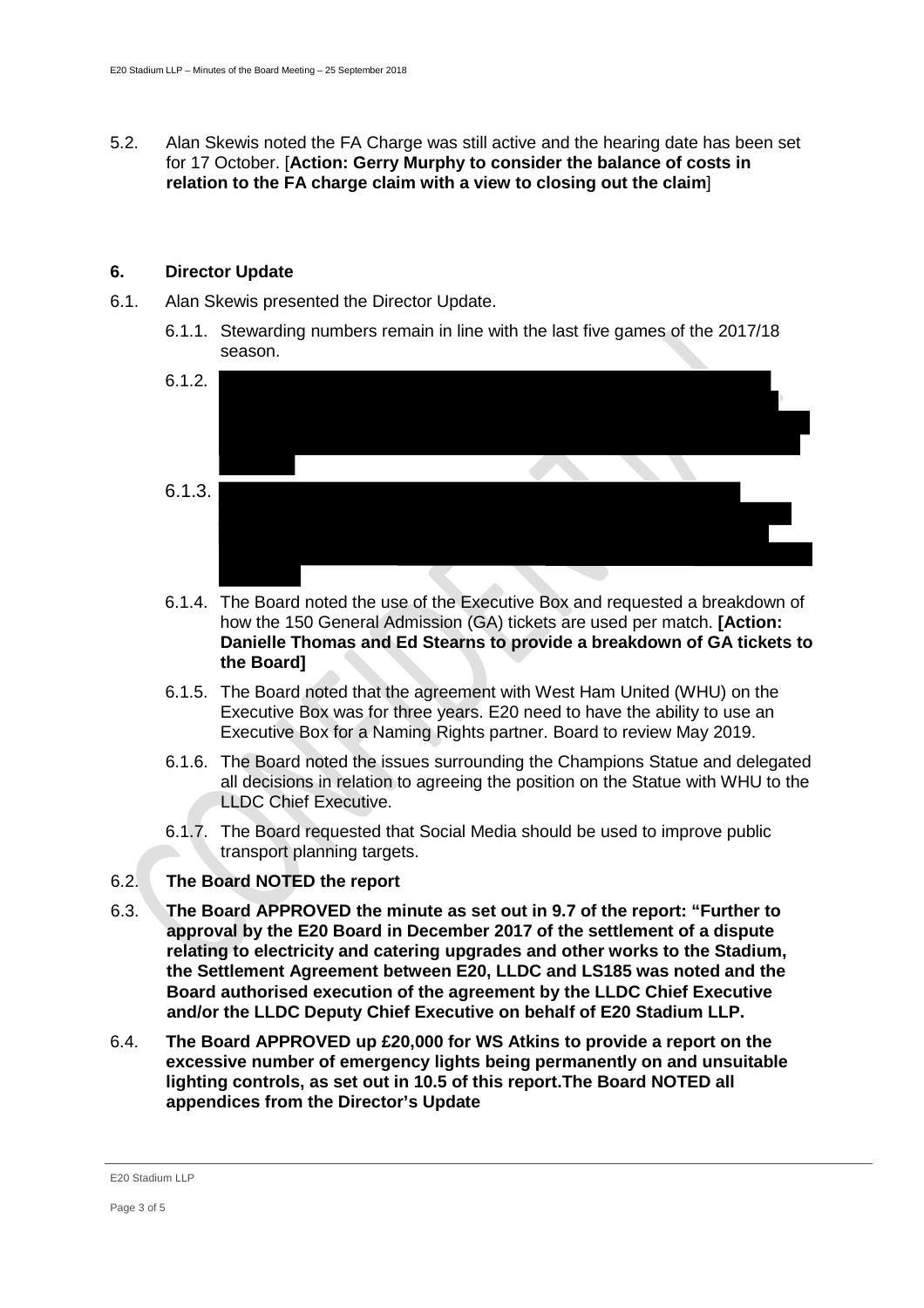# **7. 2018 Seat Transitions Update**

7.1. Alan Skewis presented the paper informing the Board that a successful meeting was held with UKA in respect of future seating configurations.

# 7.2. **The Board NOTED the report.**

### **8. Lower Bowl Seating Study**

- 8.1. Alan Skewis and Paul Woolford presented the paper alongside James Budd from KSS.
	- 8.1.1. Board Members questioned the emergency access to the field of play with the new proposed stands. [**Action: James Budd to produce CGI's to show the accessible routes and emergency egress routes down to the field of play with new stands**]
	- 8.1.2. The Board requested for West Stand work to be removed from item 1.5 in the report. [**Action: Paul Woolford to remove West Stand work from item 1.5 in report**]
	- 8.1.3. Board Members noted that there were no costs within the paper for void treatments. [**Action: Alan Skewis to include void cover costs within all papers around the new proposed stand**]
	- 8.1.4. For the South Stand proposal, the Board asked for the away fans to be shown on the manifest and calculate how many seats they have. [**Action: KSS to produce manifest highlighting the split between home and away fans in the South Stand**]



8.2. **The Board NOTED and APPROVED the recommendations in the report, subject to working through the issues outlined in the meeting,** 

### **9. London Living Wage Implementation**

- 9.1. Alan Skewis presented the London Living Wage implementation paper to the Board.
	- 9.1.1. The Board were informed that LS185 had committed that permanent and event staff would be paid the London Living Wage from the start of the 2018/19 football season. David Bellamy requested a note from E20 on London Living Wage [**Action: Greg Boon to produce a note on London Living Wage**]